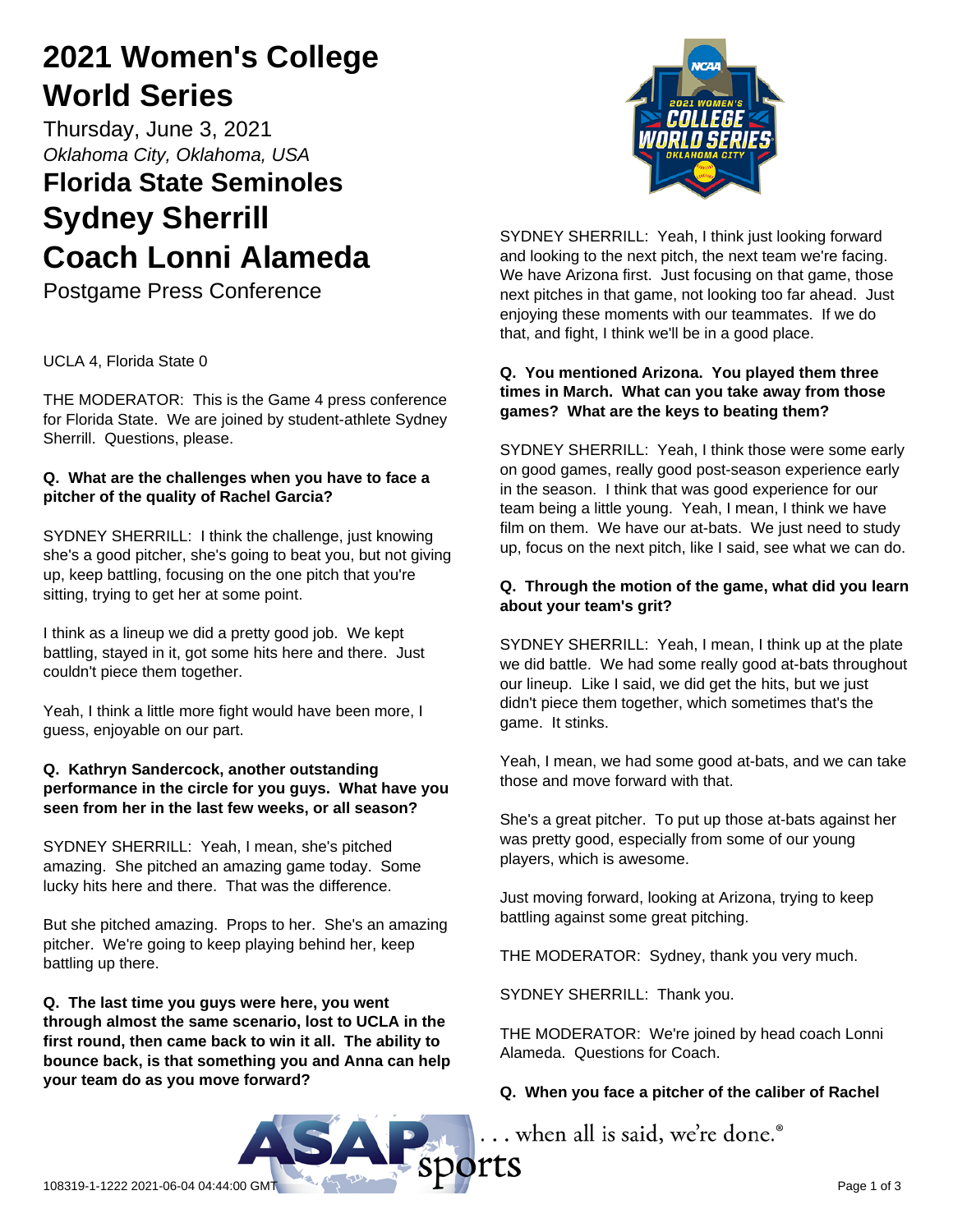**Garcia, obviously it becomes critical to cash in on every opportunity. How important was it that you missed some opportunities early in the game to plate a couple runs?**

LONNI ALAMEDA: I mean, obviously that's kind of been our MO here as of late, situational hitting, putting at-bats together. We create momentum by putting at-bats together. I thought we did a pretty good job.

I think coming in, you know she's good, but she was definitely juiced up, throwing it pretty hard today. If we could get some deep counts, make her work, maybe later in the ballgame we could get one.

We were in it. She executed some good pitches. They made some great defensive plays, too.

#### **Q. As you look forward to Saturday, what kinds of things can you take away from this game? What can you look at in the tape that can help you?**

LONNI ALAMEDA: Yeah, I mean, it's survive and advance. Been here before. We know what it's like.

Really happy with Kat. I'm happy with the defense. We were loose, having fun. Really good ballclubs here. Only one person is going to walk away with the last W.

You have to go with the mindset one pitch, keep fighting. Of course, you start to feel that frustration a little bit because you want to do so well, the players want to do so well. You got to put that in your pocket and get after that fight mentality.

We're scratching for our lives right now. I think that's quite fun. But it's going to be tough. Arizona is a tough ballclub. We just got to be about them, pitch by pitch for there.

#### **Q. How much does playing an Arizona team, it was a long time ago, help you in this situation on Saturday?**

LONNI ALAMEDA: Yeah, I mean, it definitely helps. You have some familiarity, you know what they're look. It's one thing to watch people on video, it's another to be live against them, see the way they swing.

What a great ballclub. We got them on the back half of a 10-day trip. We know they were probably a little tired. The whole reason is for them to get on the road and see what it's like. You get to a World Series, you got a 10-day trip. That's what they planned their trip around.

But very excited to play them. What a storied program. Great coaching staff. Great players. They have an

amazing senior class. Just really looking forward to that. I know as a coach and players, it's an honor to be here, an honor to play these kinds of teams.

### **Q. What do you see as the keys in that game?**

LONNI ALAMEDA: The keys to what?

#### **Q. The keys for your team in that game to advance.**

LONNI ALAMEDA: Against Arizona?

**Q. Yes.**

LONNI ALAMEDA: Yes, score runs, probably be some good stuff. Play some good defense.

Again, I mean, do what we've been doing all along, what got us here. Have some fun, get some timely hits. They're going to be in the same boat. Their back's against the wall, too. I think the team that plays the loosest, can take advantage of the opportunities, is playing the next game.

But all we can control is the pitch that's ahead of us. Just be present in the moment, just compete until we can't go any more.

#### **Q. You talked about staying in the present. Some things can linger on. How do you keep your players focused?**

LONNI ALAMEDA: I think we're fortunate because we play a long season, so we get a lot of opportunity to really deal with at-bats that add up. It's a game of failure, so failure is going to be on shoulder, especially offensively. It's on your shoulders. We have to have those talks, game 20, game 30, game 40. We got so many games to talk about.

Be where your feet are, be in the box, be present, battle. With all of our players, we've had those talks many times through the season.

Now as a unit we got to get together and bring it, bring it as a unit. I know our upperclassmen will speak on behalf of that, Syd will speak on behalf of that. Like back's against the wall, bring it every pitch.

#### **Q. What do you like about the way Caylan and Kathryn complement each other in the circle?**

LONNI ALAMEDA: Yeah, I mean, I think we've got three different pitchers with three different looks. So Kat being a down ball pitcher. She's worked really hard this year on the rise ball. So we were able to bring the rise ball in today too.

... when all is said, we're done.®